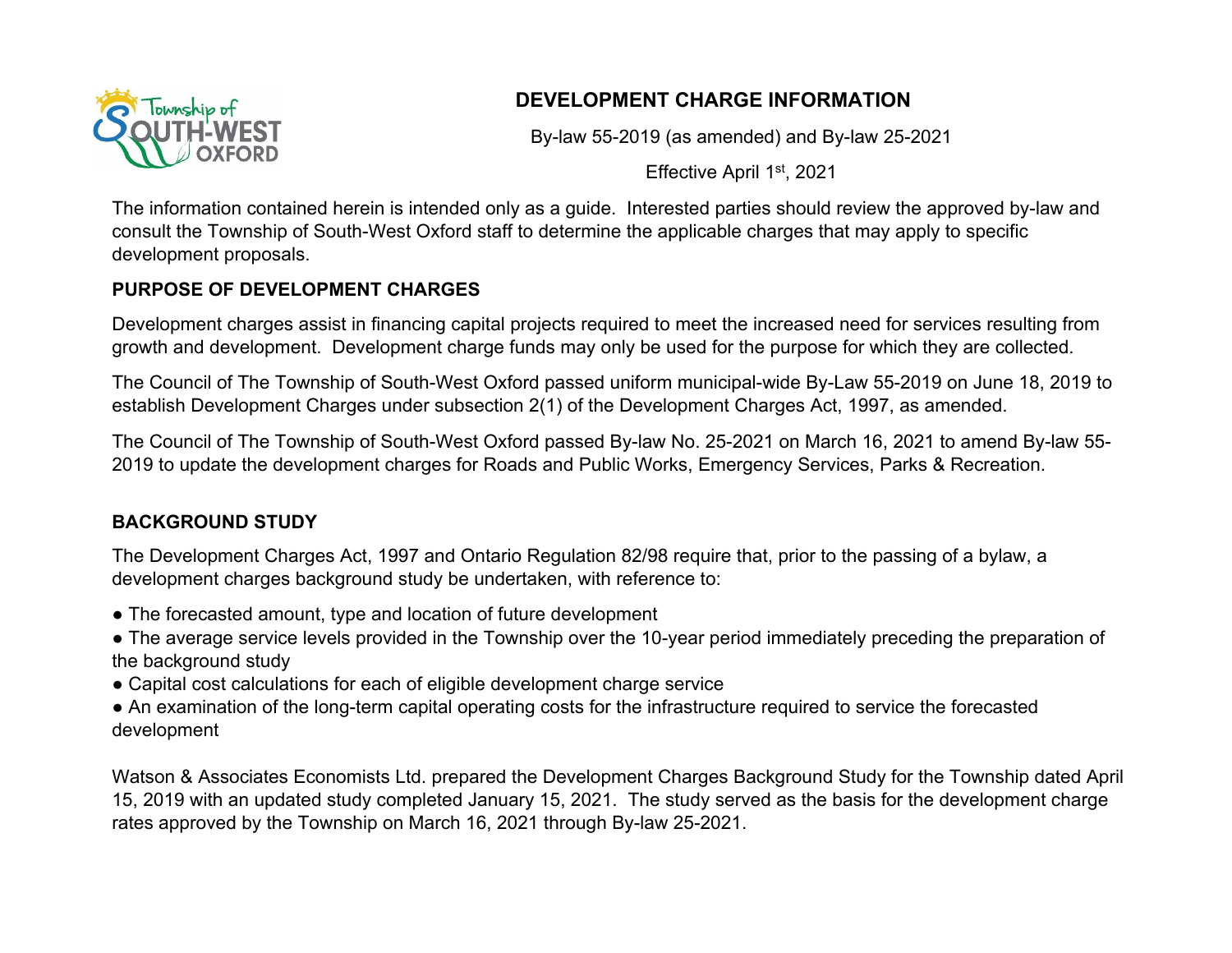Development charges have been imposed for the following categories of the Township services in order to pay the increased capital costs required as a result of increased needs for services arising from development:

#### **DEVELOPMENT CHARGES FOR THE TOWNSHIP OF SOUTH-WEST OXFORD under By-law No. 55-2019 (as amended) and By-law No. 25-2021.**

#### **EFFECTIVE APRIL 1, 2021**

| <b>Municipal</b><br>Service/Class | Single & Semi<br><b>Detached</b><br><b>Dwelling</b> | Apartments-<br>2 Bedroom + | Apartments-<br>bachelor and 1<br><b>Bedroom</b> | Other<br><b>Multiples</b> | (per m2 of<br><b>Gross Floor</b><br>Area) for Non<br><b>Residential</b> | (per Wind<br>Turbine) for<br><b>Non</b><br><b>Residential</b> |
|-----------------------------------|-----------------------------------------------------|----------------------------|-------------------------------------------------|---------------------------|-------------------------------------------------------------------------|---------------------------------------------------------------|
| <b>Fire Services</b>              |                                                     |                            | 850                                             |                           | 6.51                                                                    |                                                               |
|                                   | 2,357                                               | 1,257                      |                                                 | 1,481                     |                                                                         | 2,357                                                         |
| Roads and Public<br><b>Works</b>  | 1,010                                               | 538                        | 364                                             | 634                       | 3.33                                                                    | 1,010                                                         |
| Parks &<br>Recreation             | 539                                                 | 287                        | 194                                             | 339                       | 0.90                                                                    | ---                                                           |
| Growth-Related<br><b>Studies</b>  | 221                                                 | 118                        | 80                                              | 139                       | 0.58                                                                    | 221                                                           |
| <b>Total Service</b>              | \$4,127                                             | \$2,200                    | \$1,488                                         | \$2,593                   | 11.33                                                                   | \$3.588                                                       |

## **SCHEDULE OF DEVELOPMENT CHARGES**

## **EXEMPTIONS**

A number of exemptions to the payment of development charges are established under the Development Charges Act, S.O. 1997 and By-law No. 55-2019 (as amended) and By-law No. 25-2021.

The following uses are wholly exempt from development charges under the by-law:

- Lands owned by and used for purposes of a municipality, local board thereof, or board of education;
- An interior alteration to an existing building or structure which does not change or intensify the use of the land;

• The enlargement of an existing residential dwelling unit, or the creation of one or two additional units where specific conditions are met;